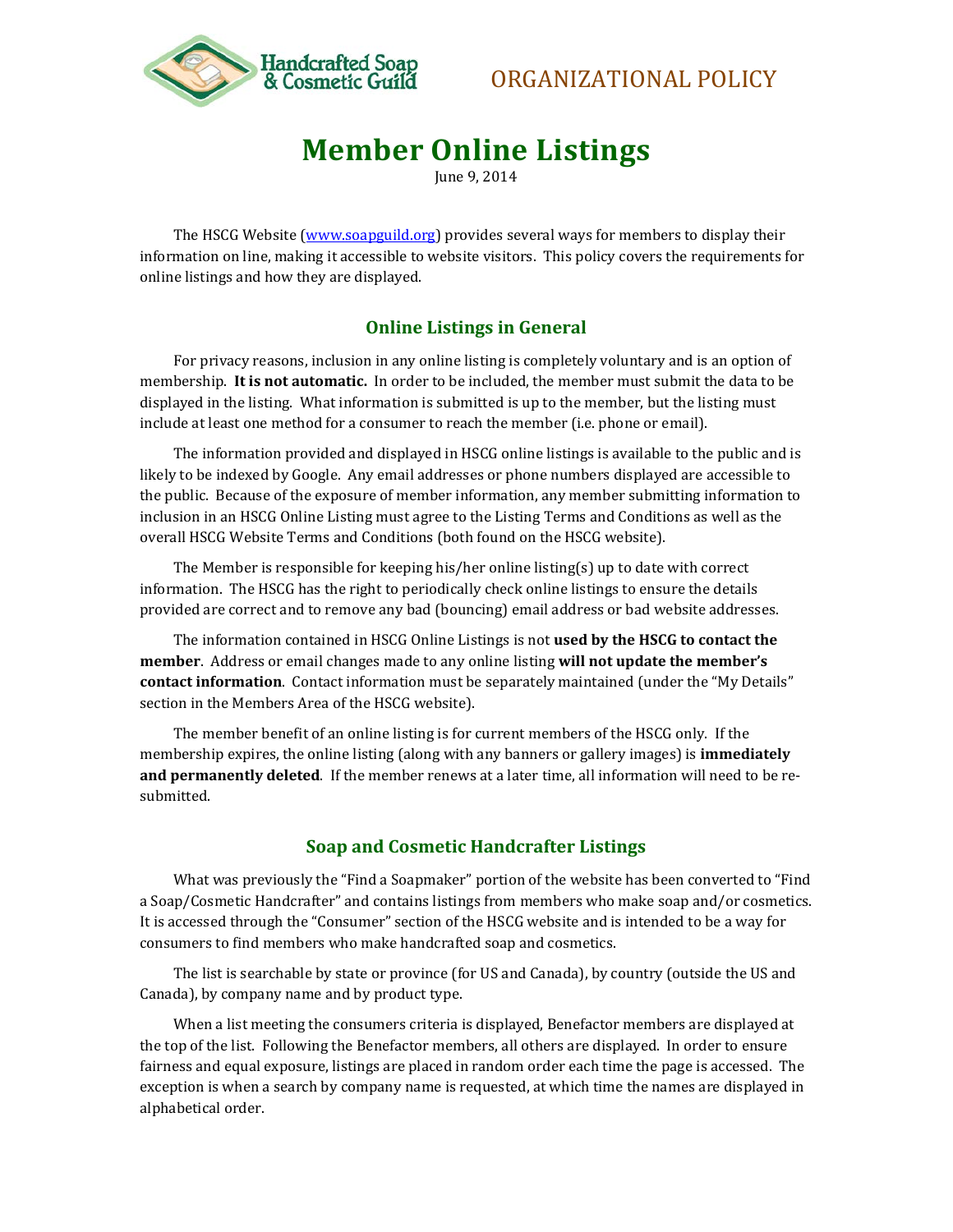If the member has submitted images to the Soap and/or Cosmetic Galleries, one image is randomly selected from images submitted, and is displayed in the list with the member's information.

If the member is a Certified Soapmaker or an HSCG Teacher, the fact is shown with the inclusion of an icon beside the member's business name.

When displayed in list format, the information provided for each member includes only the business name, city and state, website, a short description and a link to "More Info". Clicking on the "More Info" link takes the visitor to the full listing for the member.

The member's full listing contains all the contact information and a long description (as submitted by the member). In addition, the page contains images from both the Soap and Cosmetic Galleries, the member's certification level, if any, and the member's logo if he/she is a Benefactor member.

In order to be included in the Handcrafter Listings, the member must be a Professional Handcrafter member of the HSCG. The member can submit and manage his/her listing through the "Online" portion of the HSCG website.

# **Soap and Cosmetic Galleries**

The HSCG has long had a Soap Gallery, displaying beautiful images of members' soaps. With the inclusion of cosmetic makers in 2013, the Cosmetic Gallery was created to provide a venue for handcrafted cosmetics. The purpose of the Galleries is to provide a showcase for the beauty and diversity of the soap and cosmetic creations of the HSCG membership and to provide links to members' information so consumers have the opportunity to contact the soapmaker and purchase products.

In order to submit an image for the soap or cosmetic gallery, the member must be a Professional Handcrafter member of the HSCG and have a Soap and Cosmetic Handcrafter Listing set up. Each qualifying member may submit a total of two images, one to each gallery.

Images of any type of soap may be submitted to the Soap Gallery – but they must be of soap. Images of handcrafted cosmetics of any kind (i.e. lotions, creams, scrubs, butters, powders, make-up, etc.) may be submitted to the Cosmetic Gallery. Even though soap, for legal purposes, is often considered a cosmetic, for the purposes of our website only non-soap cosmetics will be included in the Cosmetic Gallery, and only soap items will be included in the Soap Gallery. Specification for image size and format are provided on the HSCG website.

Where the image in a Soap or Cosmetic Gallery is of a packaged product, the label must comply with the general labeling regulations requirements. The regulations require that the following items are on the front of the product packaging:

- 1. Name of the product
- 2. Identity of the product
- 3. Net Contents

If any of these required items are discernably missing from the product packaging, the person processing the image for inclusion in the Soap or Cosmetic Gallery may reject the item for inclusion (but must inform the member of the reason).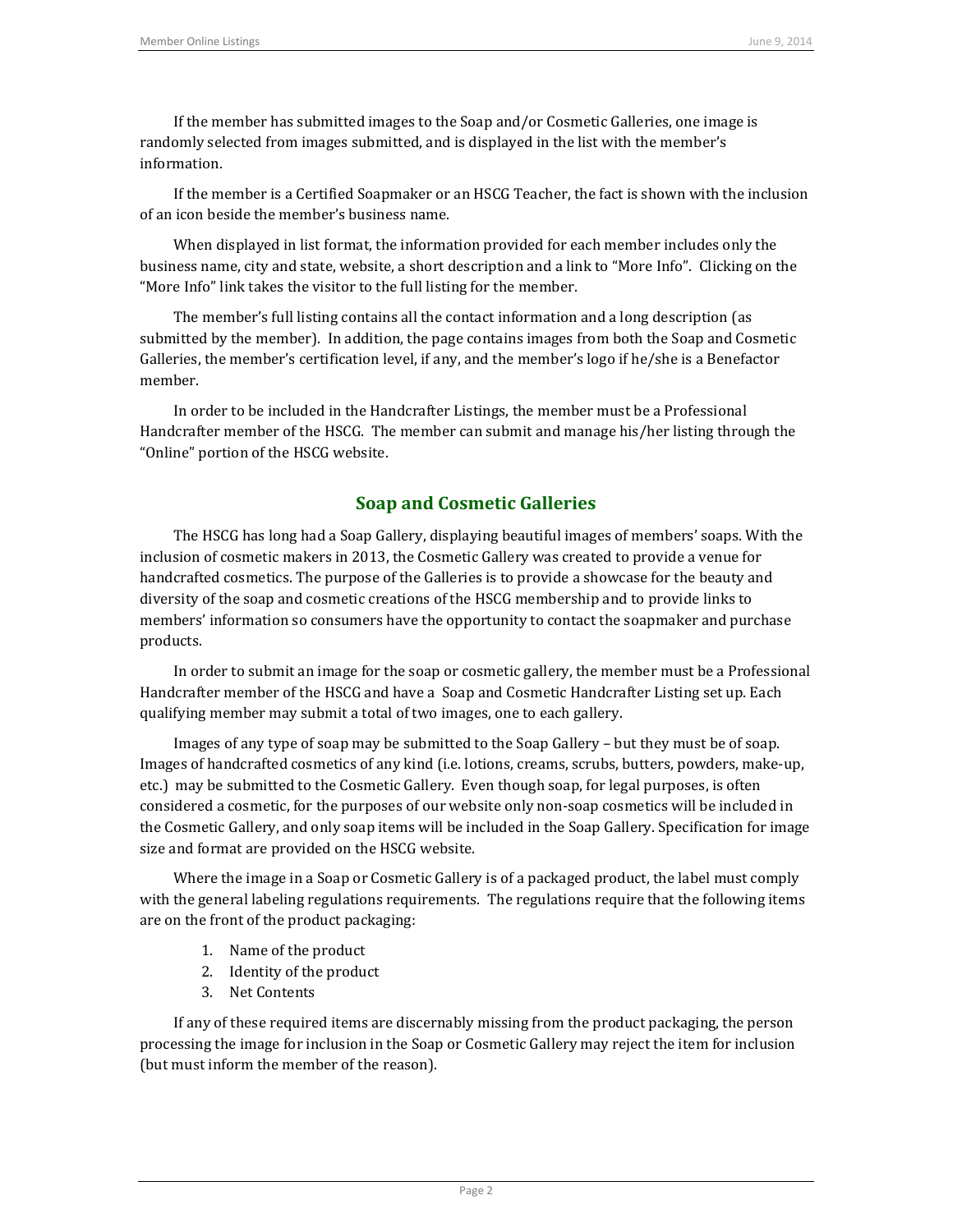# **Certified Soapmaker Listing**

Within the "Consumer" section of the website there is also a page that lists HSCG Certified Soapmakers. This list is generated as a subset of the Soap and Cosmetic Handcrafter Listings and only displays those that are HSCG Certified Soapmakers. The list is displayed in alphabetical order, with images from the Soap or Cosmetic Gallery and links to a full listing – just like the Soap and Cosmetic Handcrafter Listings.

HSCG Certified Soapmakers do not need to do anything extra or special to ensure they are included in the Certified Soapmaker Listing (other than having a Soap and Cosmetic Handcrafter Listing set up).

# **Vendor Listings**

Vendor members of the HSCG may submit their information to be included on the "Where to Buy" pages of the HSCG website. The intention of these pages is to provide a list of vendors and suppliers to the entire handcrafted soap and cosmetic industry (not just HSCG members).

The list is displayed in alphabetical order the public section of the HSCG Website and also in the Member Area. Any time the list is displayed, a "\$" (dollar sign) is displayed next to the vendors who offer special discounts to HSCG members. The list also contains the vendor's city and state, website, a short description and a "More Info" link. The "More Info" link takes the person to full listing which contains more detailed contact information, a longer description (as provided by the Vendor), and the vendor's banner (if provided).

When an HSCG member is logged in to the HSCG website or views the "Where to Buy Supplies" page in the Member Area, any special offers from vendors are displayed for the member to see. Nonmembers do not have access to the special offer information.

## **Vendor Banners**

Vendors of all levels (Tier 1, 2 or 3) may submit a vendor banner (or logo) to be included on the "Where to Buy" pages of the HSCG website. Banners are displayed in the right-hand column of the web pages in order by Tier, and within each Teir images display in random order, randomized newly each time the page is loaded.

In addition, Tier 1 Vendor Member Banners are displayed at the bottom of nearly every page of the HSCG website. For design and space purposes, only five banners are displayed on any one page when it is accessed; banners are selected randomly from all available Tier 1 banners each time a new page is loaded by a visitor.

## **Teacher Listings & Classes**

Approved HSCG Teachers may submit information to be included in the Online Teacher Listing. On the "Soapmaker Teachers" page on the HSCG Website, the Teacher Listings are displayed in list format in order by location (by state within the United States, and by country elsewhere), and then alphabetically within the state or country. In the list format, the display contains the name of the HSCG Teacher (personal or business, depending on how it was submitted), city and state, link to their website, brief description, and a link for more info and a list of classes offered.

When the "More Info" link is clicked, the visitor is shown a page with the complete Teacher Listing (displaying details as provided by the teacher), followed by all the upcoming classes offered by the HSCG Teacher.

Page 3